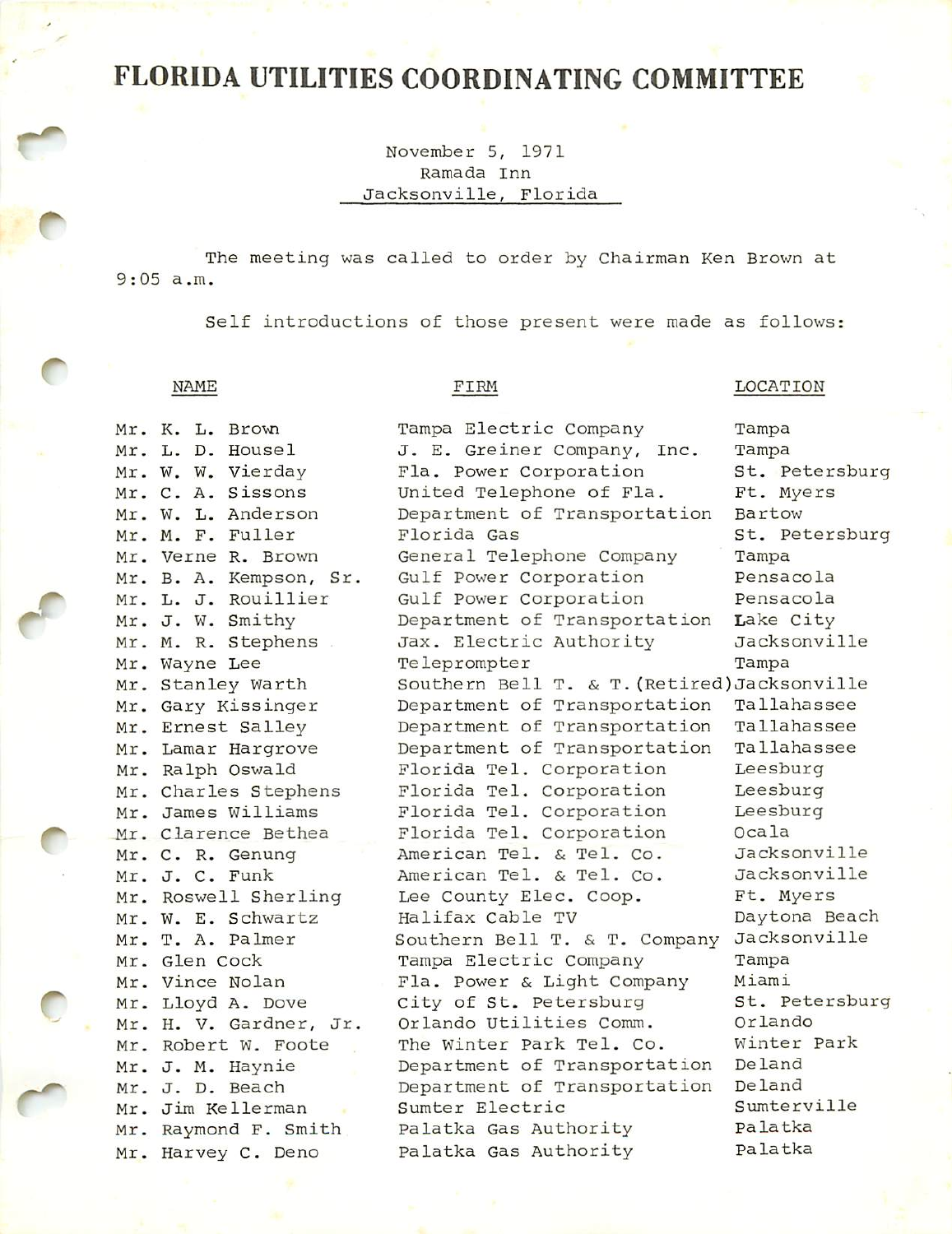The minutes of the last meeting were read and approved as corrected to reflect the utility industries selected to comprise the "Standing Committee".

The committee's correspondence to Mr. Bill Gartner, Deputy for Engineering Operations, D. 0. T., notifying him of the F. U. C. C. 's recommendations regarding signs overhanging rights-of-ways and re questing a meeting to discuss these recommendations remain unanswered. Chairman Brown will prepare a letter to Secretary Mueller requesting acknowledgement of and answers to the committee's request for action on this matter.

Verne Brown gave a status report on the subcommittee's pro gress towards establishing a standard color code for subsurface util ity facilities. After considerable discussion it was decided to postpone a formal recommendation from the subcommittee until the In ternational Standards Organization, an A. S. T. M. Committee working on the same problem, was contacted.

Mr. Gary Kissinger with D. 0. T. presented a program on the F. H. W. A. relocation assistance program as it relates to the utility industry. Mr. Kissinger discussed in detail the provisiins of TITLE III - Uniform Real Property Acquisition Policy of Public Law 91-646 and distributed copies of the law and a D. O. T. prepared pamphlet describing the proper property acquisition practices.

E. M. Salley announced that all forthcoming TOPIC'S projects will be indicated on aerial mosaics of the intersection to be improved with a tabulation of affected utility companies included in the plans. It shall be the responsibility of the utility company and District Utility Engineer to coordinate the required relocations.

It was voted to amend the F. U. C. C. by-laws to incorporate a standing committee comprised of representatives of the various utilities. The proposed amendment was accepted by the required twothirds majority vote. The following were nominated and elected to serve on the standing committee:

| Telephone       |                             | Paul Mundy, General Telephone Co.           |  |
|-----------------|-----------------------------|---------------------------------------------|--|
| Power           | $\rightarrow$               | Vic Gardner, Orlando Utility Commission     |  |
| Gas             | $\sim$ $\sim$               | Bob Corn, Florida Gas Transmission Co.      |  |
| Municipalities  | $\sim$ $-$                  | Don Brant, City of Orlando                  |  |
| County Agencies | $\mathcal{L} = \mathcal{L}$ | Jim Hudson, Hillsborough County             |  |
| D. O. T.        | $\sim$ $\sim$               | Ernest Salley, Department of Transportation |  |
| C. A. T. V.     | $\overline{\phantom{0}}$    | Wayne Lee, Teleprompter                     |  |
| Railroad        | $\overline{\phantom{a}}$    | (Position to be filled prior to or at       |  |
|                 |                             | the next meeting.)                          |  |

 $-2-$